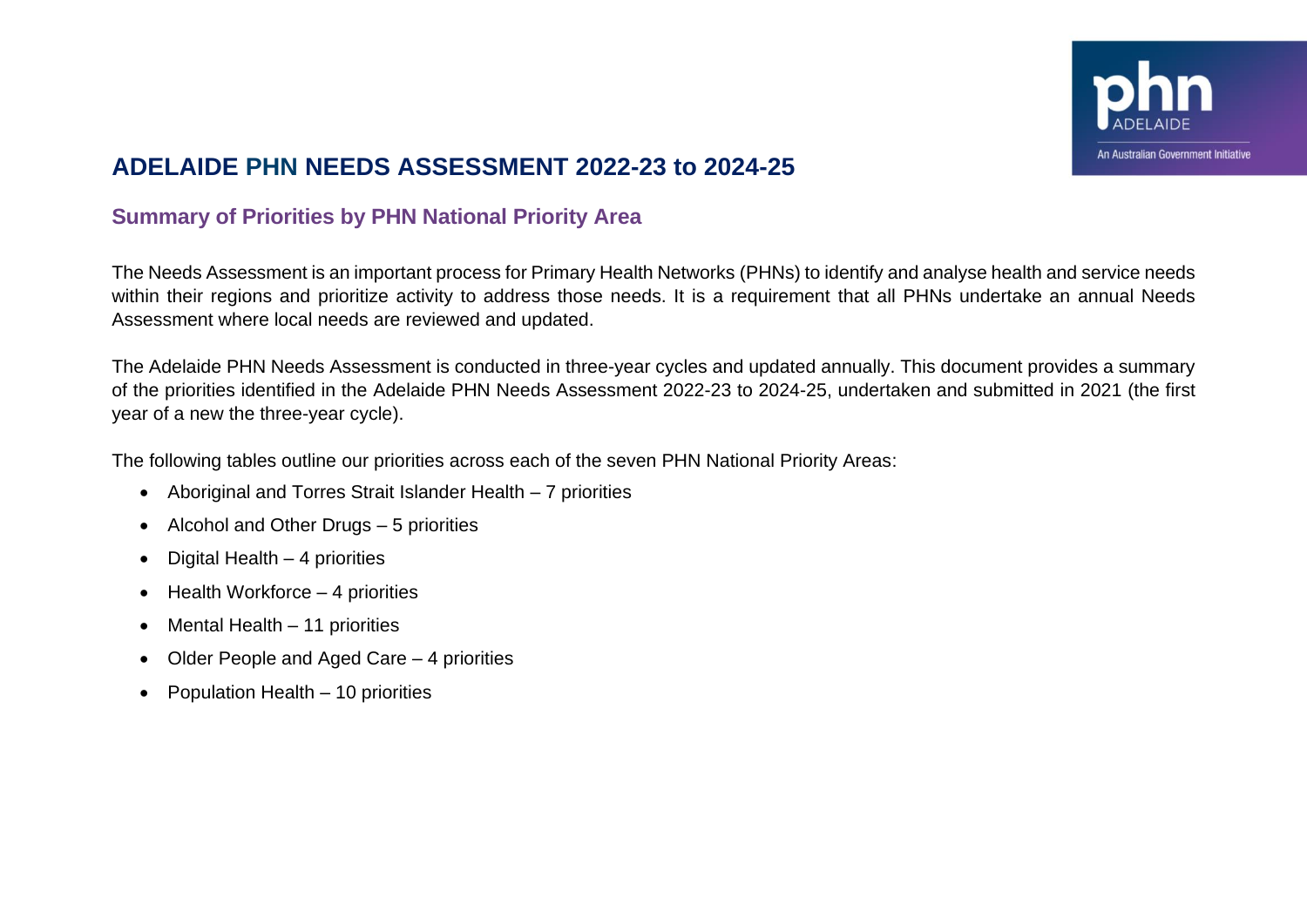# **Aboriginal and Torres Strait Islander Health**

Aboriginal and Torres Strait Islander people can access culturally safe and appropriate AOD treatment services

Aboriginal and Torres Strait Islander people can access timely, culturally safe and appropriate primary mental health care services

Immunisation rates for Aboriginal and Torres Strait Islander children are lower than non- Aboriginal and Torres Strait Islander children

Aboriginal and Torres Strait Islander South Australian people are more likely to have a range of chronic conditions (respiratory, diabetes, circulatory system disease, chronic kidney disease) than non- Aboriginal and Torres Strait Islander people

Accessibility to and appropriateness of primary health care services for Aboriginal and Torres Strait Islander people

Access and information to Breast, Cervix and Bowel cancer screening services for Aboriginal and Torres Strait Islander people

Awareness of timely access to appropriate services (including after-hours services) for Aboriginal and Torres Strait Islander people

# **Alcohol and Other Drugs**

Priority populations have access to high quality alcohol and other drug treatment services and interventions

Primary health care providers can identify and support people with substance abuse issues and understand the scope of AOD treatment services and PHC services.

People requiring AOD treatment services in Adelaide are supported by a sufficient, safe, skilled and appropriate workforce

Integration and partnership between AOD and Primary Health Care services improves continuity of care and experiences

LGBTIQA+ communities can access safe, inclusive and appropriate alcohol and other drugs treatment options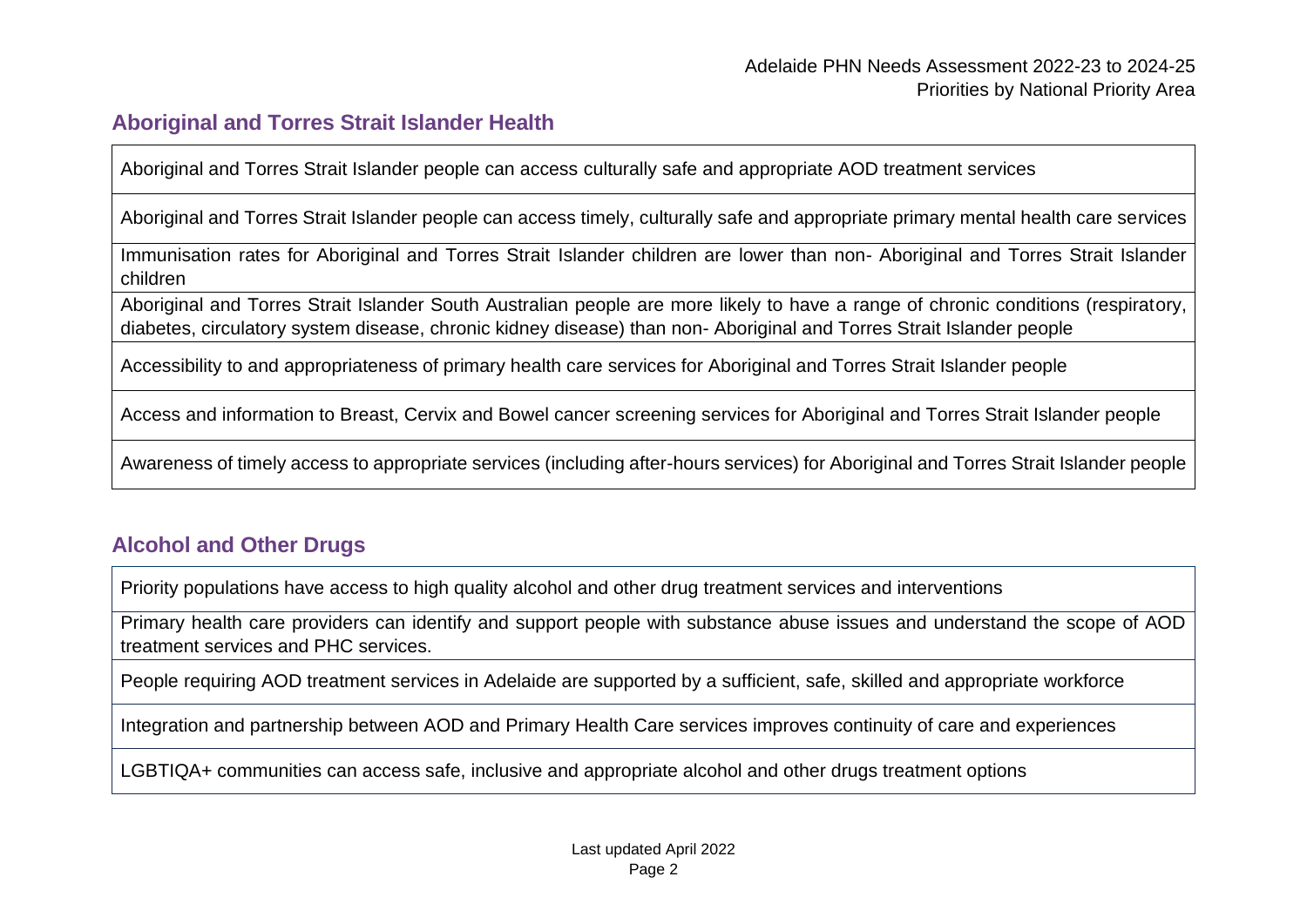# **Digital Health**

Primary health care providers have access to resources and support to improve digital health literacy

Primary health care providers are supported to adopt and fully implement digital health technologies

Primary care providers are supported to use digital health tools to share clinical information and improve timeliness of communication

Primary care providers are supported to use digital health tools that improve safety and quality of care

# **Health Workforce**

Support practitioners to improve communication and build relationships with other health care providers

Support primary health care providers to adopt and implement patient-centred models of care

Primary health care providers are supported to improve their cultural competency and clinical skills to safely support the region's diverse population

Develop and maintain the capacity and capability of the primary health care workforce to be flexible in an ever-changing health landscape

# **Older People and Aged Care**

Older people with chronic and life limiting illness have access to information, advice, and consistent support through coordinated and integrated models of care

Older people requiring community and residential aged care services are supported by a skilled, motivated, and empowered workforce

Older people living in the community and residential aged care are supported by timely, accessible, coordinated primary care services in and out of hours

Older people have access and support from palliative care services which address their needs, wishes and health care preferences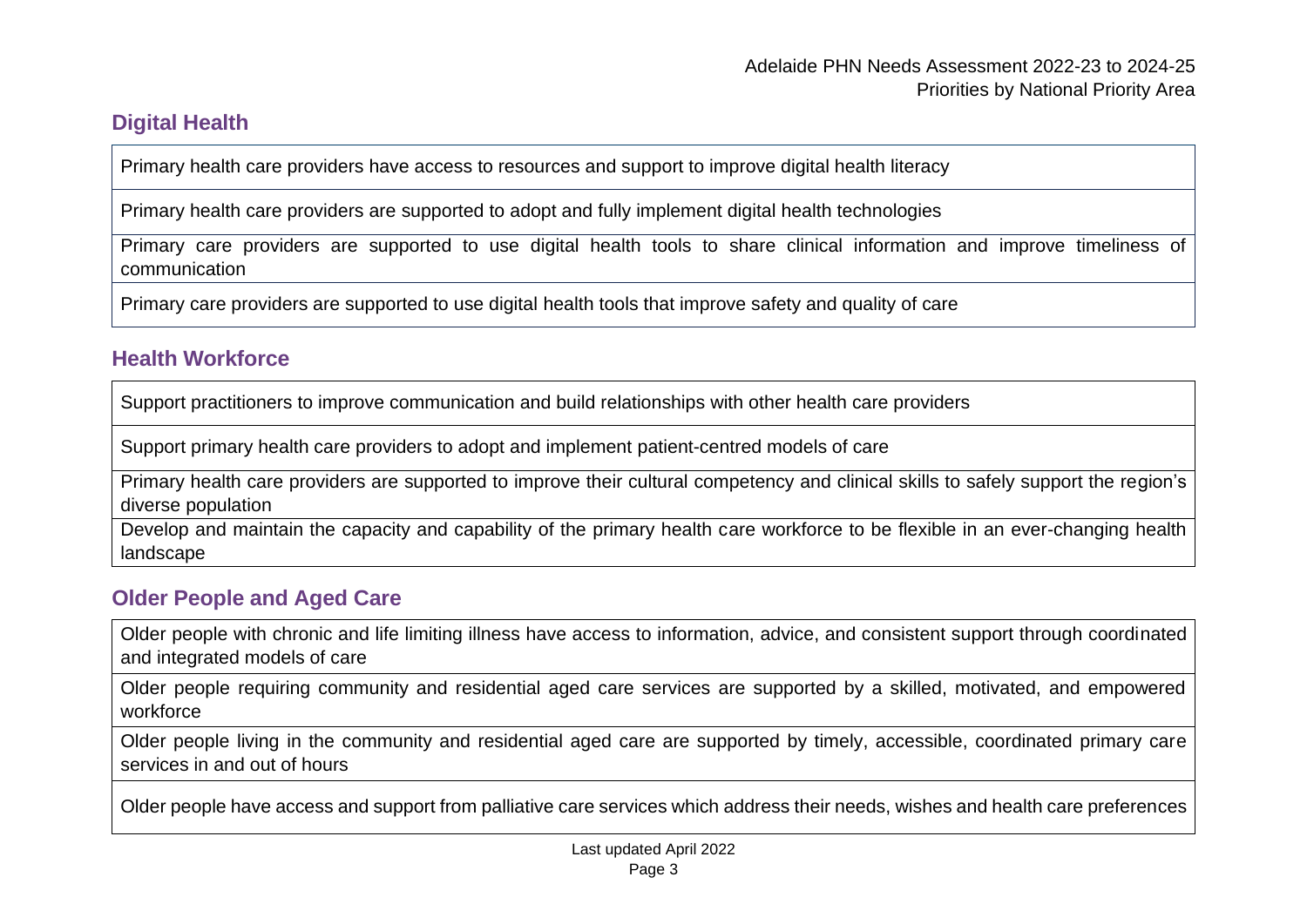#### **Mental Health**

Children at risk of, or experiencing mild to moderate mental health conditions and their families/carers have access to appropriate primary mental health services

LGBTIQA+ communities can access safe, inclusive and appropriate primary mental health care services

People from underserviced and hard to reach populations experiencing mental health conditions have access to timely, appropriate and integrated primary mental health services

People at risk of, or experiencing mild to moderate mental health conditions can access primary mental health services through a range of modalities

People experiencing severe mental health conditions have access to appropriate supports, services and coordinated care

Responsive and appropriate psychosocial support services that meets the needs of people with severe mental health conditions

Timely, region specific, cross-sectoral suicide prevention services for people who are at risk of suicide and/ or who have recently attempted suicide

People experiencing mental health conditions are supported by a workforce with the skill mix that meets a diverse range of needs

Enhance service and clinical integration between mental health care providers, and with State services

Integration between primary mental health services and alcohol and other drug treatment services to improve continuity of care and outcomes

Ensure visibility of Adelaide PHN commissioned services and eligibility criteria to GPs, state, community services and to underserviced groups to enhance access